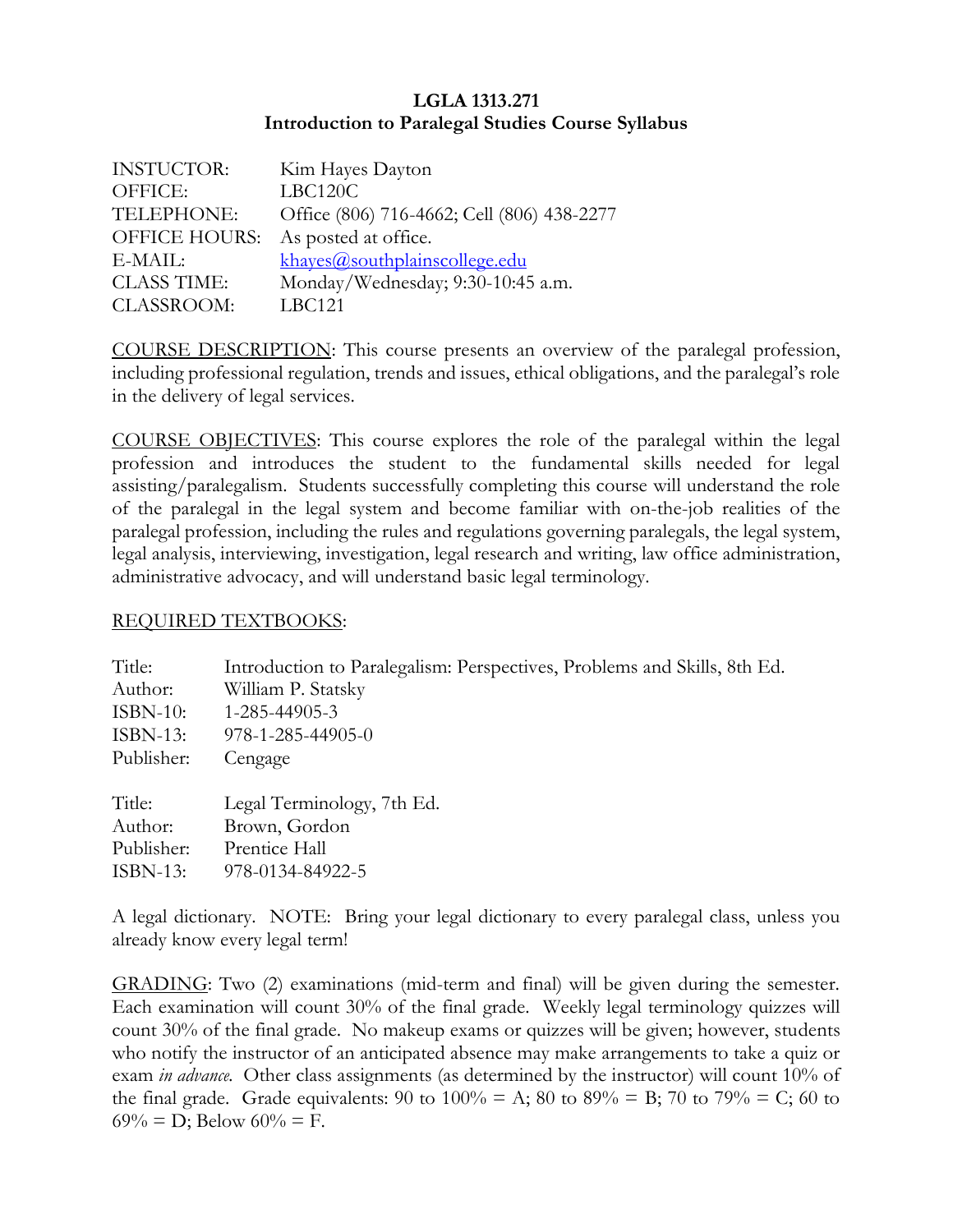ASSIGNMENTS: Late class assignments will not be accepted without prior approval (before the due date). Assignments will not be accepted by e-mail. All assignments must be typed unless otherwise instructed. Assignments will be due at the beginning of the class on the date assigned. Students must maintain academic integrity in all assignments – "copying and pasting" from other sources (e.g. the Internet, other students, etc.) is plagiarism and will be grounds for no grade on the plagiarized assignment and/or dismissal from the course.

EXTRA CREDIT: Students may take advantage of "extra credit" opportunities throughout the semester. Extra credit points earned by a student (one point per activity) will be added to the student's final grade point average for the class. Grade point averages will be calculated to the  $100<sup>th</sup>$  of a point and will not be rounded up.

ATTENDANCE: Students are expected to attend all classes in order to be successful in a course. Students are expected to arrive at class in a timely manner. Attendance will be taken at the beginning of the class period. Late arrivals may be counted as absent for that class. A student may be administratively withdrawn from the course when absences become excessive. "Excessive" absences means more than two (2) absences for any reason.

When an unavoidable reason for class absence arises, such as illness, an official trip authorized by the college or an official activity, the instructor may permit the student to make up work missed. It is the student's responsibility to complete work missed within a reasonable period of time as determined by the instructor. Students are officially enrolled in all courses for which they pay tuition and fees at the time of registration. Should a student, for any reason, delay in reporting to a class after official enrollment, absences will be attributed to the student from the first class meeting.

Students who enroll in a course but have "Never Attended" by the official census date (the 12th class day), as reported by the instructor, will be administratively dropped by the Office of Admissions and Records. A student who does not meet the attendance requirements of a class as stated in the course syllabus and does not officially withdraw from that course by the official census date of the semester, may be administratively withdrawn from that course and receive a grade of "X" or "F" as determined by the instructor.

It is the student's responsibility to verify administrative drops for excessive absences through MySPC using his or her student online account. If it is determined that a student is awarded financial aid for a class or classes in which the student never attended or participated, the financial aid award will be adjusted in accordance with the classes in which the student did attend/participate and the student will owe any balance resulting from the adjustment.

CLASSROOM ETIQUETTE: Paralegals are legal professionals, and as such, must maintain a professional attitude and demeanor. Spirited discussion is encouraged, but respect for the opinion of others is required. All students are expected to be prepared for every class. Disruptive or unprofessional behavior in class is grounds for a student to be removed from the classroom and dropped from the course without notice. Students are referred to the SPC Student Guide for more information about the policies and procedures concerning student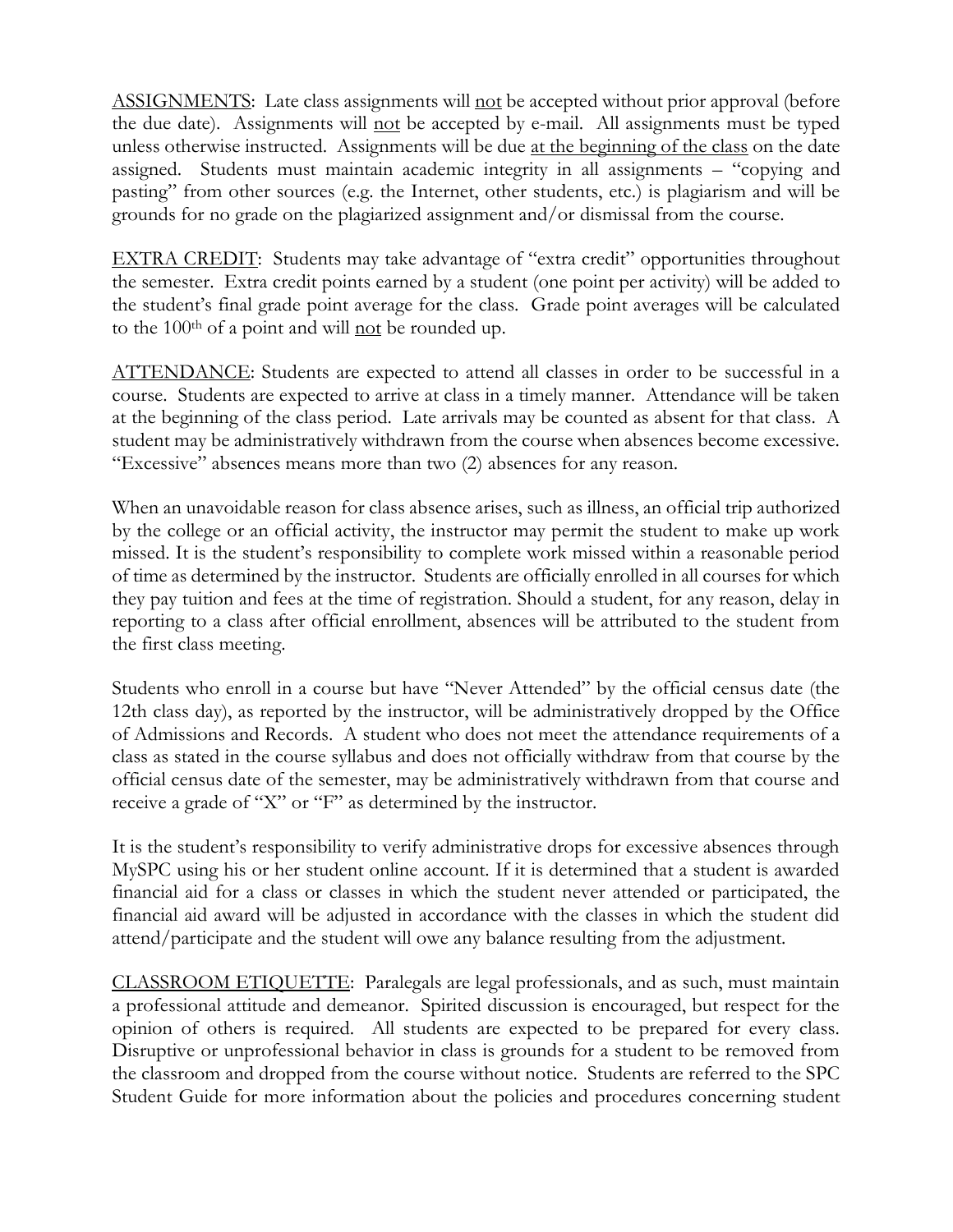conduct which are incorporated herein by reference. Student personal conduct must also comply with all Lubbock Center guidelines and all applicable laws.

CELL PHONES: Cell phones must be turned off before entering the classroom. The professor reserves the right to answer a cell phone (on speaker) that rings during class time. "Texting" (text messaging) during class is prohibited. Violation of this policy may result in the student being removed from the classroom and dropped from the course. Use of cell phones for class purposes may be permitted with instructor approval.

COMPUTERS: Laptop computers and electronic tablets may be used during class for classrelated purposes only and provided speakers are muted. Wireless internet access is provided at SPC for education-related purposes only. Paralegal Studies students also have access to computers available in LBC109, as well as on other SPC campuses. All student work must be saved on a removable storage device, e.g. a flash drive, and not on an SPC computer.

NOTICE TO STUDENTS: In this class, the teacher will establish and support an environment that values and nurtures individual and group differences and encourages engagement and interaction. Understanding and respecting multiple experiences and perspectives will serve to challenge and stimulate all of us to learn about others, about the larger world and about ourselves. By promoting diversity and intellectual exchange, we will not only mirror society as it is, but also model society as it should and can be.

ADA STATEMENT: Students with disabilities, including but not limited to physical, psychiatric, or learning disabilities, who wish to request accommodations in this class should notify the Disability Services Office early in the semester so that the appropriate arrangements may be made. In accordance with federal law, a student requesting accommodations must provide acceptable documentation of his/her disability to the Disability Services Office. For more information, call or visit the Disability Services Office at the Lubbock Center, the Levelland Student Health & Wellness Center 806-716-2577, Reese Center Building 8: 806- 716-4675, Plainview Center Main Office: 806-716-4302 or 806-296-9611, or the Health and Wellness main number at 806-716-2529.

FACE COVERINGS: It is the policy of South Plains College for the Fall 2020 semester that as a condition of on-campus enrollment, all students are required to engage in safe behaviors to avoid the spread of COVID-19 in the SPC community. Such behaviors specifically include the requirement that all students properly wear CDC-compliant face coverings while in SPC buildings including in classrooms, labs, hallways, and restrooms. Failure to comply with this policy may result in dismissal from the current class session. If the student refuses to leave the classroom or lab after being dismissed, the student may be referred to the Dean of Students on the Levelland campus or the Dean/Director of external centers for Student Code of Conduct Violation.

CONCEALED CAMPUS CARRY: Campus Concealed Carry Statement-Texas Senate Bill - 11 (Government Code 411.2031, et al.) authorizes the carrying of a concealed handgun in South Plains College buildings only by persons who have been issued and are in possession of a Texas License to Carry a Handgun. Qualified law enforcement officers or those who are